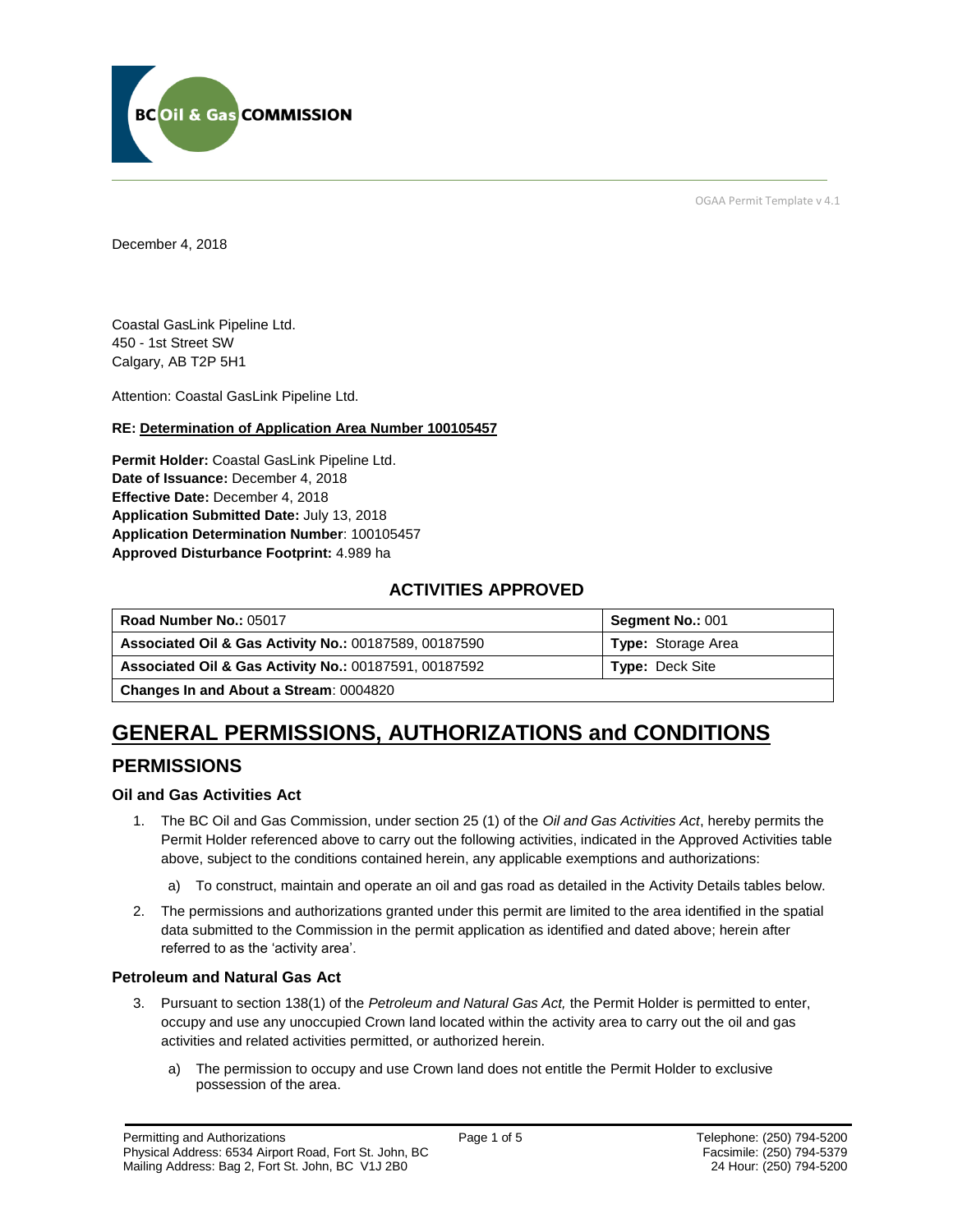Application Determination number: 100105457 Date Issued: December 4, 2018

b) The total disturbance within the activity area must not exceed the total approved disturbance footprint as referenced above.

## **AUTHORIZATIONS**

#### **Forest Act**

4. The Commission, pursuant to section 47.4 of the *Forest Act*, hereby authorizes the removal of Crown timber from the activity area under the cutting permits associated with the Master Licence(s) as follows:

**Master Licence to Cut No.:** M02617

**Cutting Permit No.:** 14

**Timber Mark No.:** MTC743

**Total New Cut:** 2.78

**Forest District**: (DKM) Coast Mountains Natural Resource District

**Region:** Interior

5. The cutting permits are deemed spent upon the submission of the post-construction plan or upon either the cancellation or expiry of the activities authorized under the permit.

# **CONDITIONS**

#### **Notification**

- 6. Within 60 days of the completion of construction activities under this permit, the Permit Holder must submit to the Commission a post-construction plan as a shapefile and PDF plan accurately identifying the location of the total area actually disturbed under this permit. The shapefile and plan must be submitted via eSubmission.
- 7. The Permit Holder must notify First Nations who may have Aboriginal Interests identified, as per the BC First Nations Consultative Areas Database, a minimum of five (5) working days prior to commencement of construction.

#### **General**

- 8. The rights granted by this permit in relation to unoccupied Crown land are subject to all subsisting grants to or rights of any person made or acquired under the *Coal Act, Forest Act, Land Act, Mineral Tenure Act, Petroleum and Natural Gas Act, Range Act, Water Sustainability Act* or *Wildlife Act*, or any extension or renewal of the same.
- 9. The Permit Holder must not assign, sublicense or permit any person other than its employees, contractors or representatives, to use or occupy any Crown land within the activity area without the Commission's written consent.
- 10. The Permit Holder must ensure that any Crown land within the activity area is maintained in a condition so as to minimize hazards, including but not limited to hazards associated with storage of materials and equipment.
- 11. The Permit Holder must ensure that any Crown land within the activity area is maintained free of garbage, debris and unused equipment.

#### **Environmental**

- 12. Construction activities must not result in rutting, compaction or erosion of soils that cannot be reasonably rehabilitated to similar levels of soil productivity that existed on the activity area prior to the construction activities taking place.
- 13. Any temporary access must be constructed and maintained in a manner that provides for proper surface drainage, prevents pooling on the surface, and maintains slope integrity.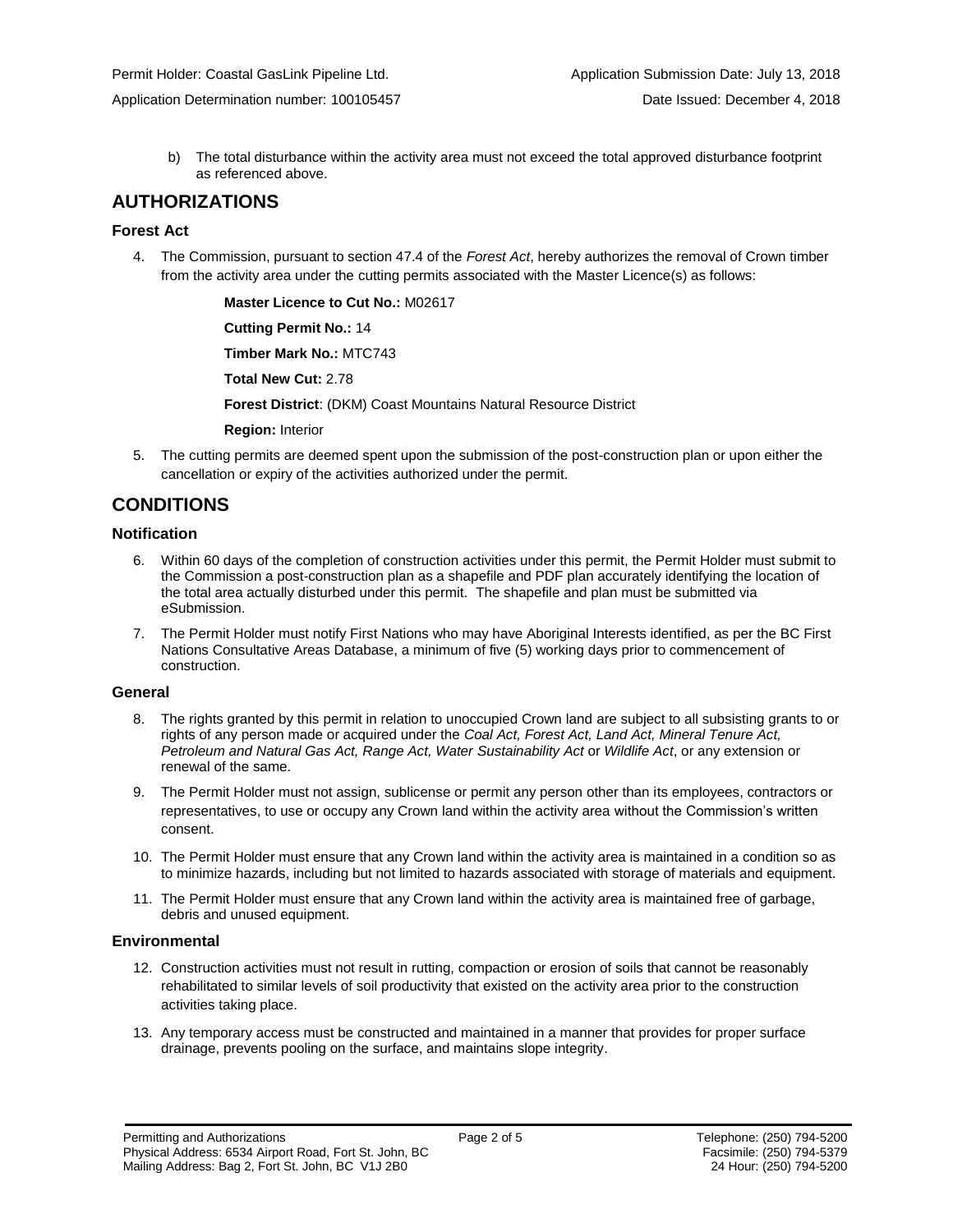Application Determination number: 100105457 Date Issued: December 4, 2018

#### **Clearing**

- 14. The Permit Holder is permitted to fell any trees located on Crown land within 1.5 tree lengths of the activity area that are considered to be a safety hazard according to *Workers Compensation Act* regulations and must be felled in order to eliminate the hazard. Trees or portions of these trees that can be accessed from the activity area without causing damage to standing timber may be harvested.
- 15. The holder of the cutting permit must pay to the government, stumpage and any waste billing determined in accordance with the terms of this authorization.
- 16. All harvested Crown Timber must be marked with the cutting permit's associated Timber Mark.
- 17. Any waste assessments applied under the Master Licence to Cut are subject to the merchantability specifications and monetary waste billing requirements in the Provincial Logging Residue and Waste Manual specific to the region associated with the Cutting Permit authorization.
- 18. Stumpage for Cutting Permit No. 14 will be calculated in accordance with the Interior Appraisal Manual as amended from time to time.

#### **Water Course Crossings and Works**

- 19. Stream, lake and wetland crossings must be constructed in accordance with the methods and any mitigations, as specified in the application.
- 20. In-stream activities within a fish bearing stream, lake or wetland must occur
	- a) during the applicable reduced risk work windows as specified in the Region 6 Skeena Reduced Risk In-stream Work Windows and Measures ; or
	- b) in accordance with alternative timing and associated mitigation recommended by a Qualified Professional and accepted by the Commission; or
	- c) in accordance with an authorization or letter of advice from Fisheries and Oceans Canada that is provided to the Commission.
- 21. At any time, the Commission may suspend instream works authorized under this permit. Suspensions on instream works will remain in place until such time as the Commission notifies permit holders that works may resume. Reasons for suspension of works may include, but are not limited to, drought conditions and increased environmental or public safety risks.
- 22. Equipment used for activities under this Permit must not be situated in a stream channel unless it is dry or frozen to the bottom at the time of the activity.
- 23. Following initial construction, stream crossings are authorized for necessary road modification or maintenance activities on the activity area except for:
	- a) construction or replacement of a bridge or major culvert on a S1, S2, S3 or S5 stream;
	- b) installation of a closed bottom structure in a fish bearing stream;
	- c) excavation or grading of a stream bank or stream bed;
	- d) works within a Temperature Sensitive Stream established by order under s. 27 of the Environmental Protection and Management Regulation; or
	- e) Works within a Fisheries Sensitive Watershed established by order under section 28 of the Environmental Protection and Management Regulation.
- 24. Stream crossings for roads must be constructed, maintained and deactivated according to the following requirements, as applicable:
	- a) Only bridges, culverts, ice bridges or snow fills may be constructed at stream crossings.
	- b) Snow fills must consist of clean snow and may only be located on streams that are dry or frozen to the bottom during the period of construction, maintenance and use. Where periodic thaws are anticipated, culverts must be installed to allow meltwater to pass through. Snow fill and any installed culverts must be removed prior to spring snow melt.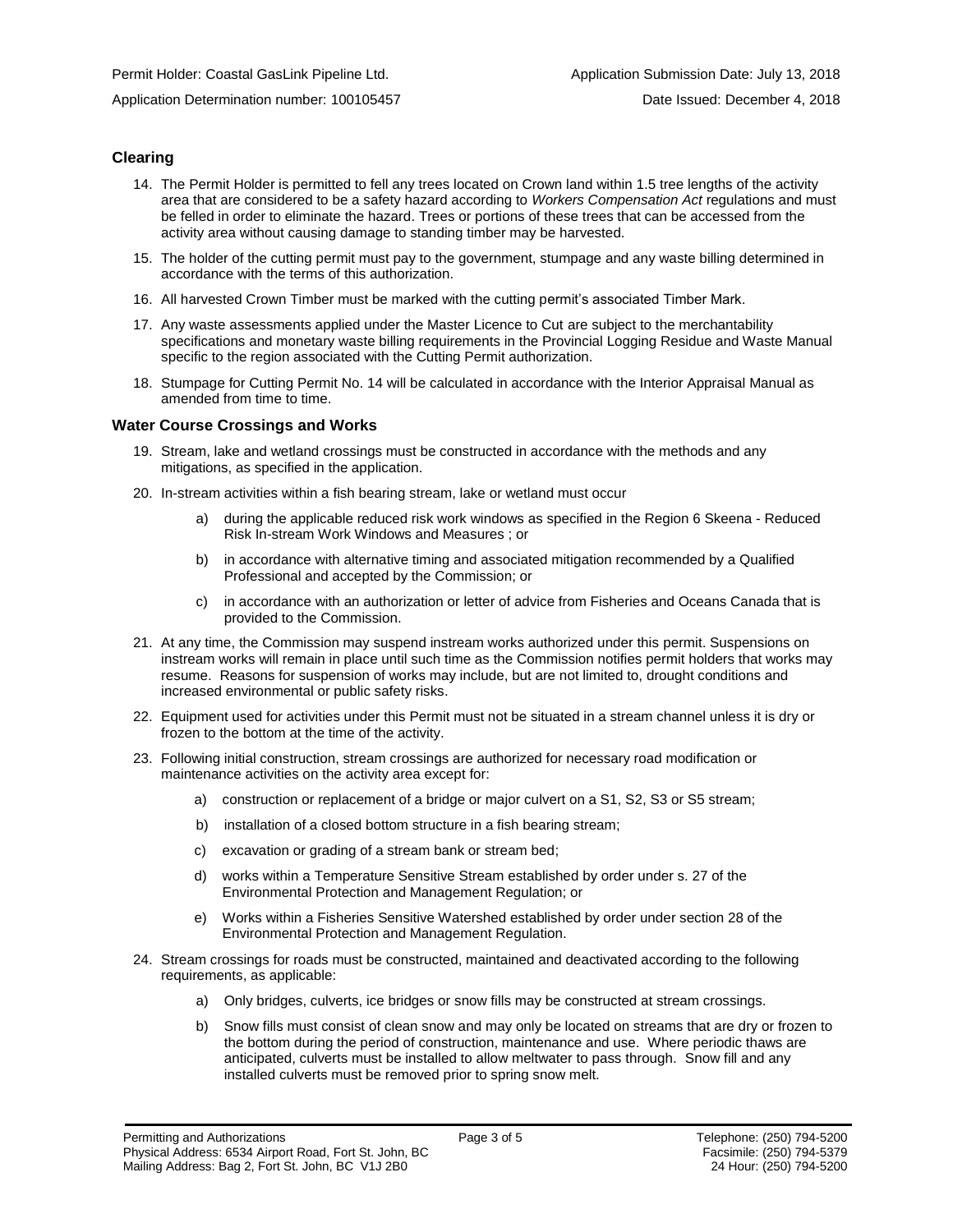- c) Ice bridges on fish bearing streams may only be constructed where sufficient water depth and stream flows prevent the bridge structure from coming in contact with the stream bottom.
- d) Water applied to construct an ice bridge on a water body must be sourced in accordance with the *Water Sustainability Act* unless
	- (i) the water body is a stream with a stream channel width of at least 5 metres and is not designated as a sensitive stream under the Fish Protection Act, or has a riparian class of W1, W3, or L1,
	- (ii) the water is sourced from the same water body proximal to the location on which the ice bridge is constructed,
	- (iii) the water body is not within the boundaries of a public park,
	- (iv) pump intakes do not disturb beds of streams or wetlands except as necessary for the safe installation and operation of equipment, and are screened with a maximum mesh size and approach velocity in accordance with the Fisheries and Oceans Canada Freshwater Intake End-of-Pipe Fish Screen Guideline, and
		- (a) where the water body is a stream, the flow of water in the stream at the time and location of pumping exceeds 60 litres per second and the instantaneous pumping rate does not exceed 1% of the water flowing in the water body at the time and location the pumping occurs, or
		- (b) where the water body is a lake or pond, the cumulative volume of water withdrawn does not exceed 10 cm of lake or pond depth, calculated as the product of lake or pond surface area x 10 cm;
- e) Bridge or culvert abutments, footings and scour protection must be located outside the natural stream channel and must not constrict the channel width.
- 25. Wetland crossings must be constructed, maintained and removed in accordance with the following:
	- a) Organic cover within and adjacent to the wetland must be retained;
	- b) Minimize erosion or release of sediment within the wetland;
	- c) Any padding materials must be placed on the wetland surface only and must not be used for infilling;
	- d) Any padding materials must be removed as soon as practicable following construction, considering weather and ground conditions; and
	- e) The wetland, including banks and bed, must be restored, to the extent practicable, to the condition that existed before the crossing was initiated.

#### **Archaeology**

- 26. An AIA report must be submitted to the Commission as soon as practicable.
- 27. If artifacts, features, materials or things protected under section 13(2) of the Heritage Conservation Act are identified the permit holder must, unless the permit holder holds a permit under section 12 of the Heritage Conservation Act issued by the Commission in respect of that artifact, feature, material or thing:
	- a. immediately cease all work in the vicinity of the artifacts, features, materials or things;
	- b. immediately notify the Commission and the Archaeology Branch of the Ministry of Forests, Lands and Natural Resource Operations and Rural Development
	- c. refrain from resuming work in the vicinity of the artifacts, features, materials or things except in accordance with an appropriate mitigation plan that has been prepared in accordance with the Heritage Conservation Act and approved by the Archaeology Branch of the Ministry of Forests, Lands and Natural Resource Operations and Rural Development.